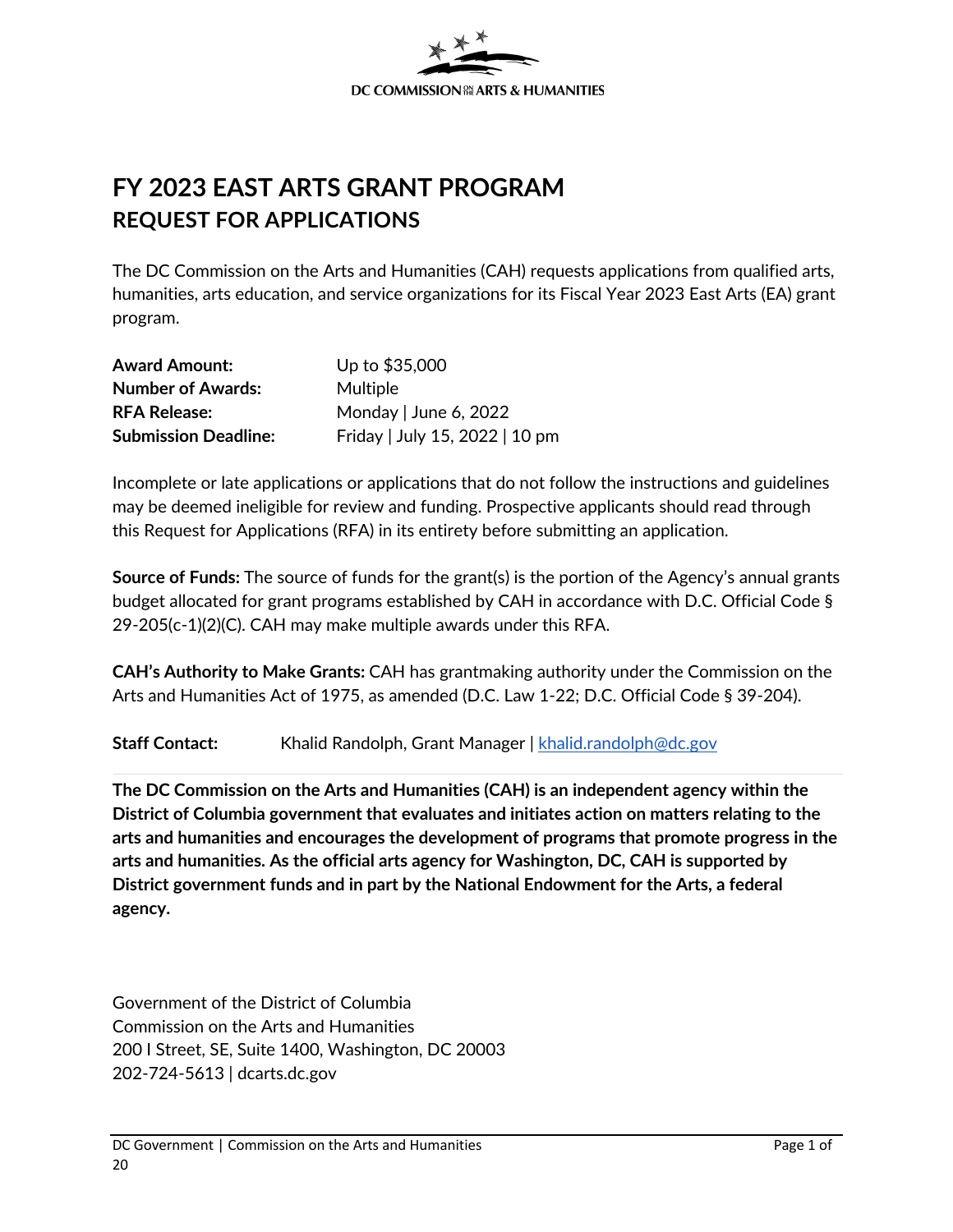## **Table of Contents**

| <b>REQUEST FOR APPLICATIONS</b>                                    | $\mathbf{1}$ |
|--------------------------------------------------------------------|--------------|
| <b>OVERVIEW</b>                                                    | 3            |
| PROGRAM OBJECTIVES                                                 | 3            |
| <b>APPLICATION REQUIREMENTS</b>                                    | 3            |
| <b>ELIGIBILITY REQUIREMENTS</b>                                    | 3            |
| ALLOWABLE COSTS AND FUNDING RESTRICTIONS                           | 5            |
| INCLUSION, DIVERSITY, EQUITY, AND ACCESS (I.D.E.A.)                | 6            |
| I.D.E.A. DEFINITIONS                                               | 6            |
| <b>GRANT PREPARATION AND TECHNICAL ASSISTANCE WORKSHOPS</b>        | 7            |
| <b>GRANT APPLICATION PROCESS</b>                                   | 8            |
| CONDITIONS OF FUNDING, REPORTING REQUIREMENTS, GRANT CANCELLATIONS | 10           |
| RISK MANAGEMENT AND PERFORMANCE MONITORING                         | 13           |
| <b>APPLICATION REVIEW CRITERIA</b>                                 | 14           |
| <b>APPLICATION CHECKLIST</b>                                       | 16           |
| ADDENDUM A: WORK SAMPLES AND SUPPLEMENTARY MATERIALS               | 18           |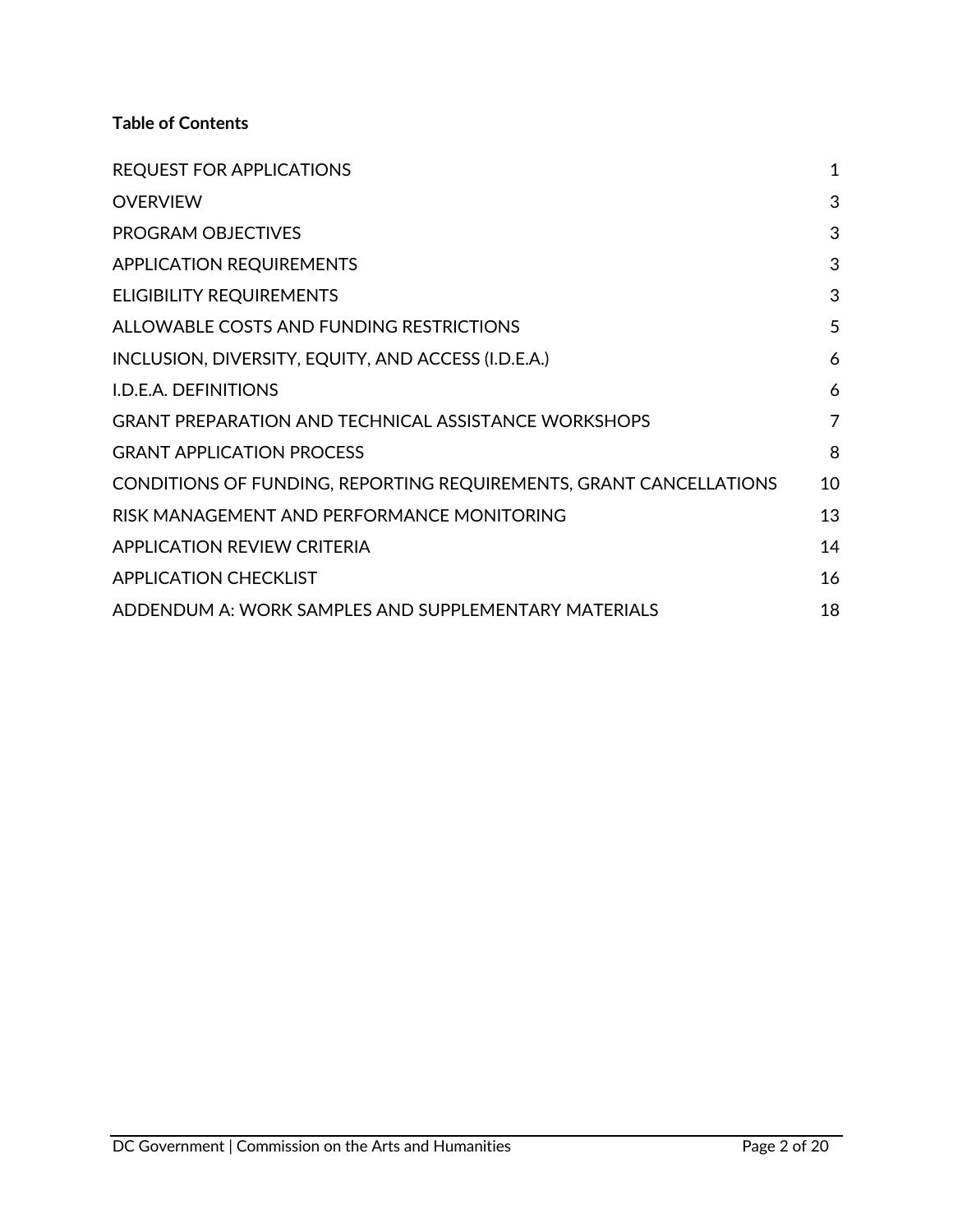## **[EAST ARTS GRANT PROGRAM](#page-17-0)**

[Applicants](#page-17-0) may submit one (1) East Arts Grant application per fiscal year cycle

#### <span id="page-2-0"></span>**OVERVIEW**

The East Arts Project (EA) grant offers support to qualified non-profit organizations that identify as BIPOC-centered organizations (Black, Indigenous, and people of color) to deliver exemplary arts and humanities experiences to DC residents who reside within the northeast (NE) and southeast (SE) quadrants of the District of Columbia. Projects can include, but are not limited to the following disciplines: dance; design; folk and traditional arts; literature; media arts; music; theater; visual arts, and humanities. Grant award funds must be spent within CAH's fiscal year 2023 (October 1, 2022 to September 30, 2023).

Grants are competitive and applicants are reviewed in cohorts as outlined in the Application Review section. The number and amounts of grant awards are subject to CAH's availability of funds and are based upon the applicant's advisory review panel score and ranking. There is no matching requirement for East Arts (EA) grants.

#### **PROGRAM OBJECTIVES**

By making its EA grant awards, CAH endeavors to meet the following goals:

- <span id="page-2-1"></span>● Provide access to high-quality arts and humanities experiences for residents who reside in the NE and SE quadrants of the District of Columbia.
- Enhance the quality of life by supporting a vibrant community identity through the arts and humanities.
- Support activities that highlight and elevate the creative excellence and accomplishments of artists and arts programing in the NE and SE quadrants of the District.

#### **APPLICATION REQUIREMENTS**

Applicants shall, in their respective grant applications:

- <span id="page-2-2"></span>● Demonstrate experience and proficiency in the applicant's selected discipline.
- Provide a statement describing the organization's mission outlining the driving force behind the work.
- Demonstrate an understanding of the needs of NE and/or SE quadrant communities through the proposed scope of work in the application.

## **ELIGIBILITY REQUIREMENTS**

Prior to submitting applications, applicants must meet all of the following eligibility requirements:

<span id="page-2-3"></span>● Be incorporated as a nonprofit with a federally-designated tax exempt status under section 501(c)(3) of the United States Internal Revenue Service (IRS) code, as evidenced by an IRS determination letter that is dated at least one year prior to the application deadline date.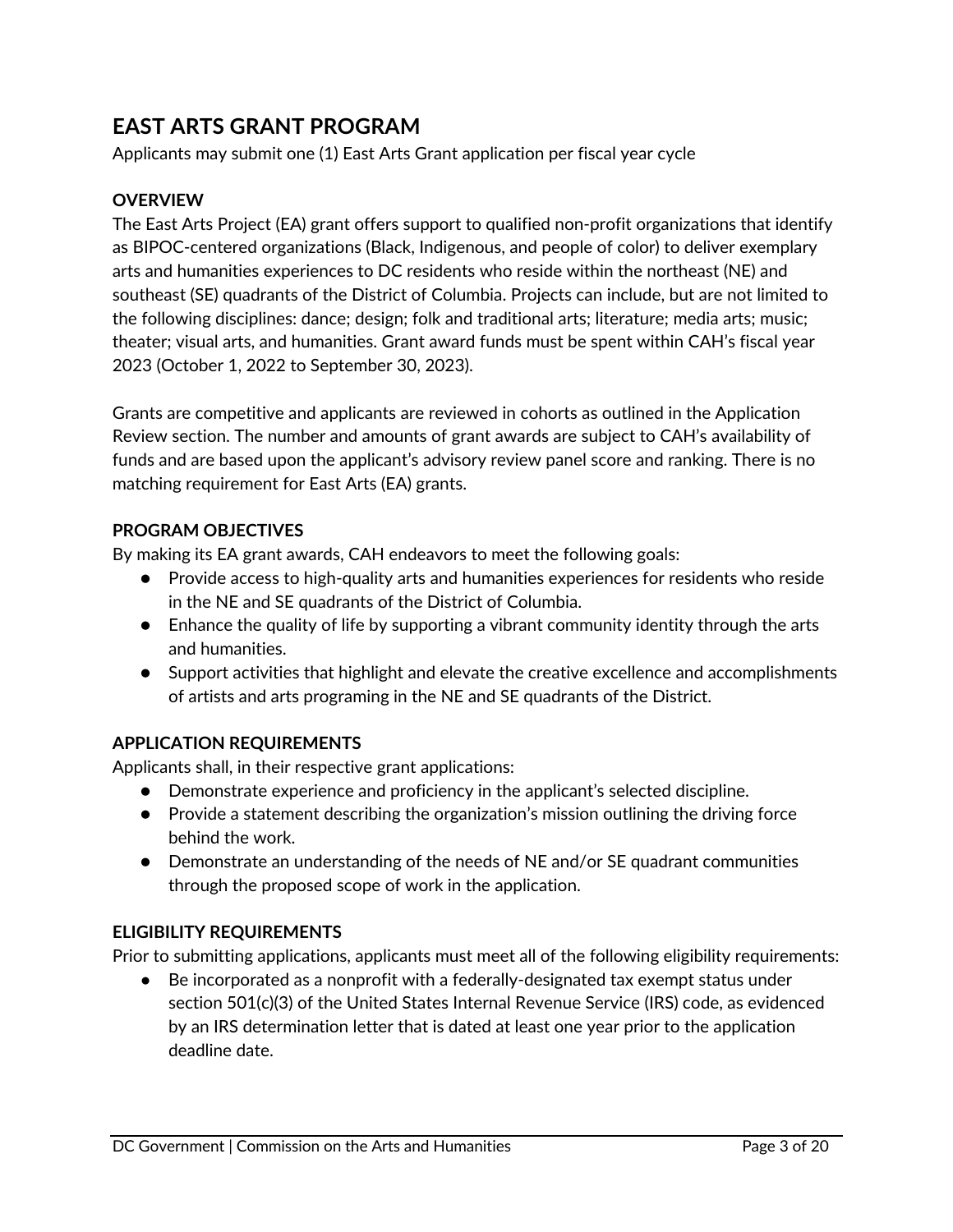- Be registered with, and authorized to do business in, the District as either a "Domestic" entity (that is, an entity that was incorporated in the District) or a "Foreign" entity (that is, an entity that was incorporated in another state).
- Ensure that at least fifty-one percent (51%) of the organization's activities occur within the District of Columbia.
- Ensure that one hundred percent (100%) of the grant award dollars are used to support District of Columbia personnel and programming.
- Have an active Board of Directors.
- Register and comply with the regulatory requirements of pertinent government agencies, including (but not limited to): DC Department of Consumer and Regulatory Affairs (DCRA), DC Office of the Chief Financial Officer (OCFO), DC Department of Employment Services (DOES), and the US Internal Revenue Service (IRS).
- Obtain certification of "Citywide Clean Hands" (CCH) from the District of Columbia Office of Tax and Revenue.
- Be in "good standing" with CAH. Note: a CAH grant applicant that has failed to comply with all applicable CAH-related mandates (e.g., failed to submit to CAH required reports related to prior CAH funding), is not in "good standing" with CAH and, accordingly, is ineligible to receive additional funds from CAH in FY 2023).
- Have a principal business office address that is located in the NE or SE quadrant of District of Columbia, subject to an on-site visit. (Note: CAH will not allow post office boxes or the addresses of board members or volunteers as evidence of the principal business address). Have an operating budget (Total Cash Expenses) not exceeding \$500,000.00 as demonstrated on the organization's most recently submitted IRS Form 990.
- Identify as a BIPOC-centered organization. This distinction includes at least **one** of the following criteria:
	- At least 66% of staff identify as Black, Indigenous, and people of color (BIPOC).
	- At least 51% of the board, steering committee, or other leadership body and volunteers in leadership positions identify as BIPOC.
	- The executive director, highest paid staff, or equivalent, identify as a BIPOC individual.

Applicants restricted from applying include:

- Arts and humanities organizations with a majority of their constituents who reside outside of the District of Columbia.
- Private clubs and organizations that prohibit membership based upon race, gender, color, religion, or any other class identified in the District of Columbia Human Rights Act;
- Individuals.
- Organizations that require "fiscal agents"; for-profit organizations; private foundations; political organizations; colleges; universities; foreign governments; federal government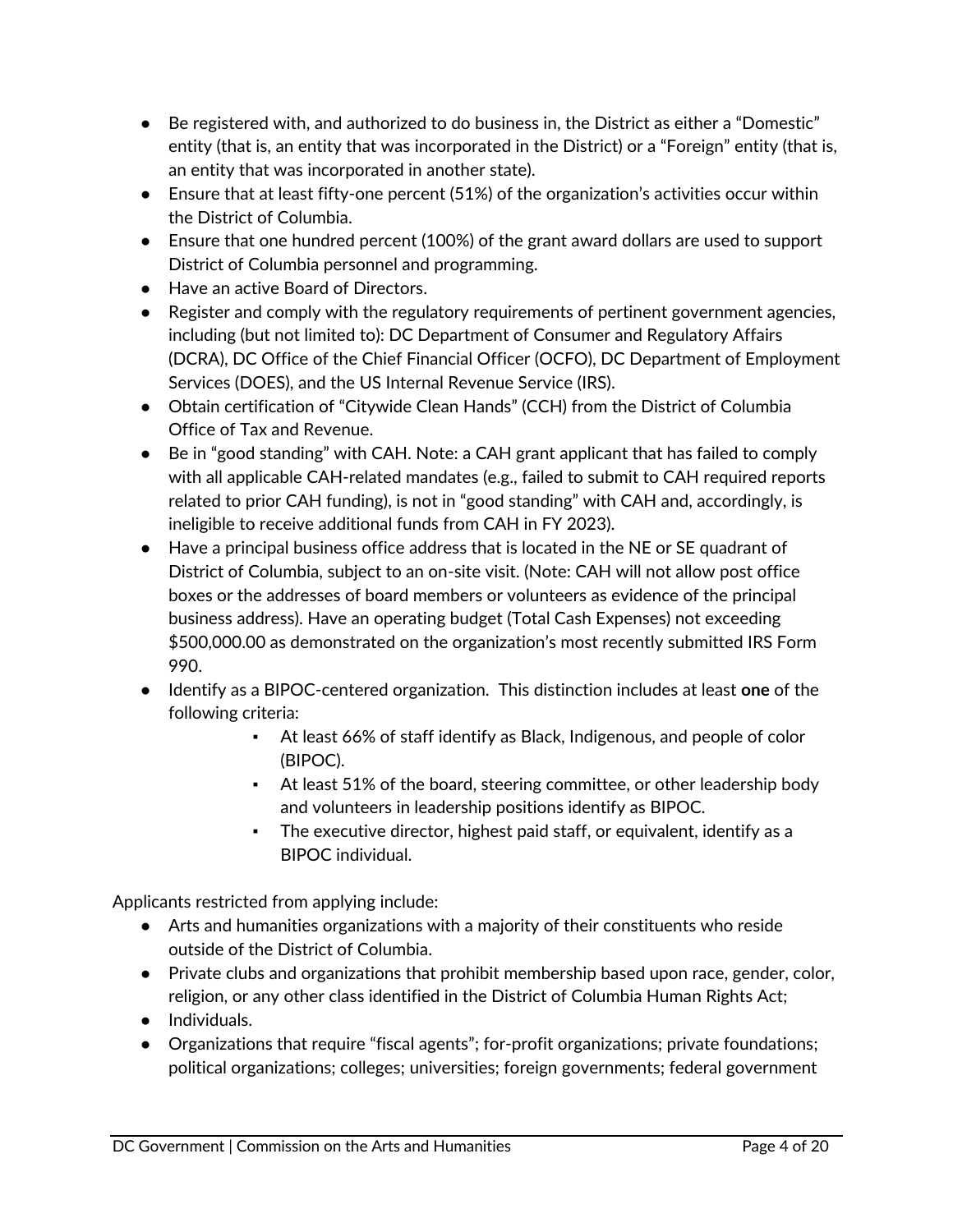entities; and other District of Columbia government agencies, including DC Public Schools.

● Organizations submitting an application whose content is combined with the application of another organization. Proposed projects must be "stand-alone" projects.

## **Grandfather Provision**

Organizations that previously received East of the River (EOR) grant funding during FY 2021 and FY 2022 grant cycles that anticipate being adversely affected by changes made in the transition from East of the River (EOR) to East Arts (EA) in FY 2023, will be classified as "grandfathered applicants" only if they identify as ONE of the following:

- Organizations with total annual cash expenses over \$500,000.00 or
- <span id="page-4-0"></span>● Organizations that do not identify as BIPOC-centered organizations, as described above.

NOTE: The Grandfather Provision will only be provided for the East Arts FY 2023 grant cycle.

## **ALLOWABLE COSTS AND FUNDING RESTRICTIONS**

Organizations that have applied to FY 2023 General Operating Support (GOS) are restricted from applying to FY 2023 East Arts (EA) grant program, except in cases where the majority of programming services and organizational budget is dedicated to providing services to residents of NE and/or SE, and their organization is headquartered in NE or SE. All GOS recipients are restricted from applying to the Projects, Events, or Festivals (PEF) grant.



\*Organizations headquartered in NE or SE receiving funding through FY 2023 GOS grants may apply to the East Arts (EA) Grant as long as the scope of their EA project is not duplicated in the scope of work for their FY 2023 GOS grant.

All FY 2023 GOS recipients may apply to only one "Project Grant" and one "Capacity Grant" as defined above.

CAH must ensure that all award funds are expended in a fiscally responsible manner. Allowable costs are those that the District government and CAH have determined as valid expenditures. All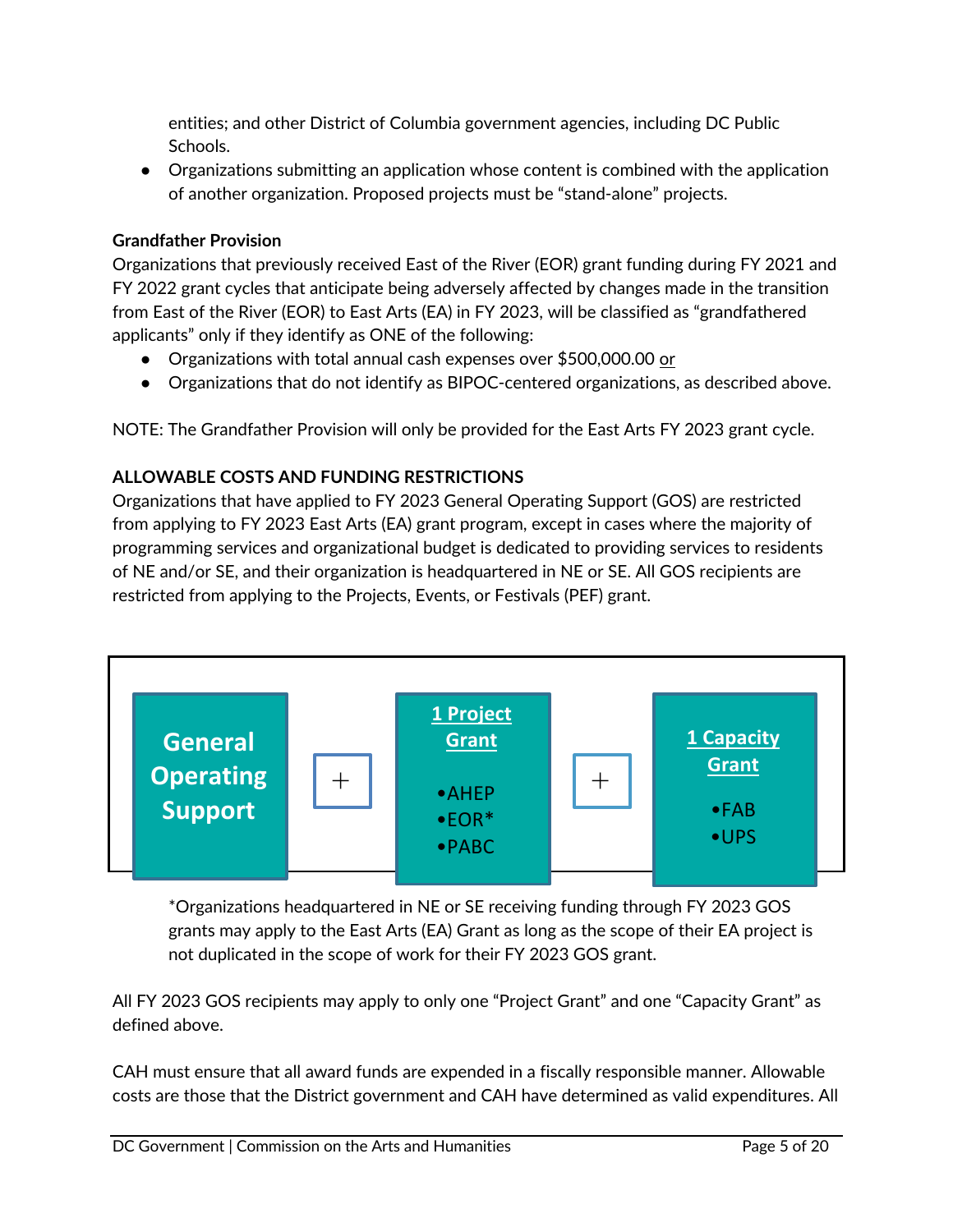awarded funds are subject to audit and Performance Monitoring (see Page 12 of these Guidelines).

## **Examples of "Allowable Costs" Related to the Grant:**

- Salaries for arts and humanities professionals for nonprofit organizations.
- Teaching artists/humanists, or consultants.
- Travel and transportation directly related to project implementation.
- Materials, supplies and equipment purchases that are directly related to the work of the organization.
- Overhead, maintenance, and administration of the organization's EA project.

#### **Examples of "Unallowable Costs" Related to the Grant:**

- Food and beverages.
- Tuition and scholarships.
- Expenses associated with an organization assuming the role of a fiscal agent for another organization.
- Costs related to fundraisers and special events.
- Expenses unrelated to the execution the organization's scope of work.
- Funding to universities, foreign governments or DC government agencies, including DCPS.

Grantees with questions regarding allowable costs may contact CAH's grant program manager. The grantee will be responsible for demonstrating expenses, as applicable, in Interim and Final Reports.

## <span id="page-5-0"></span>**INCLUSION, DIVERSITY, EQUITY, AND ACCESS (I.D.E.A.)**

CAH has placed increased focus on utilizing an Inclusion, Diversity, Equity and Access (I.D.E.A) lens in its grantmaking, with the goal of creating a more equitable arts and humanities landscape in the District. In addition to detailed plans for its compliance with the Americans with Disabilities (ADA) (42 U.S.C §§ 12101 et seq.), each applicant must demonstrate how its programming and services will be inclusive, diverse, equitable, and accessible throughout the District of Columbia, beyond participants with disabilities. Applicants should consider a broad definition of "accessibility" by addressing financial, geographic, demographic, cultural and developmental access. For more information, see CAH Grants Glossary, located in the [Guide to](https://dcarts.dc.gov/node/1579326) [Grants.](https://dcarts.dc.gov/node/1579326)

## <span id="page-5-1"></span>**I.D.E.A. DEFINITIONS**

Below are definitions used by CAH of each component of I.D.E.A. CAH encourages applicants to develop short- and long-term plans to ensure each of these components is realized in their processes and programs. CAH's goal for the arts and humanities community is to have a comprehensive and actionable plan in place by FY 2024. **Organizations in receipt of funding**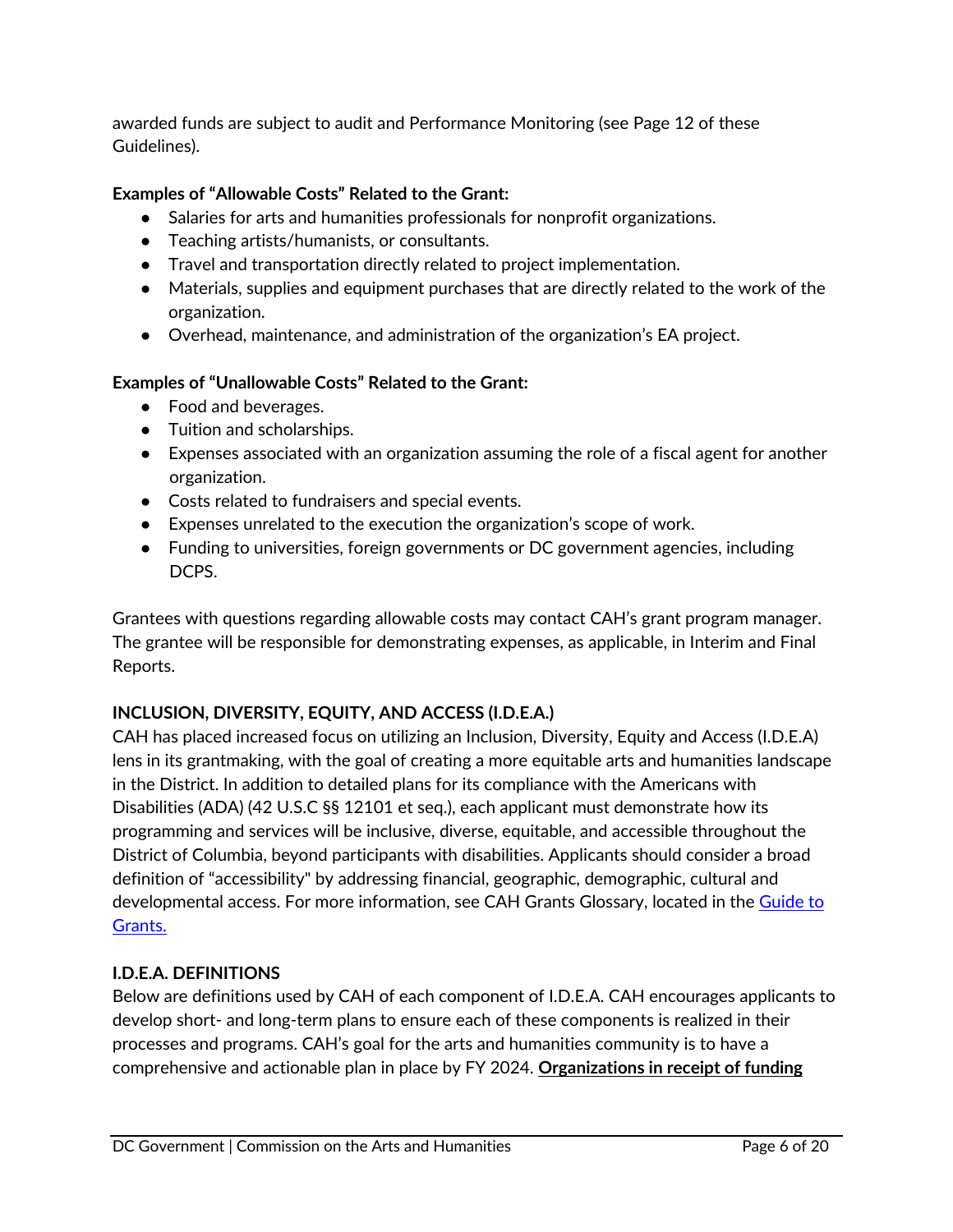## **from CAH will be required to demonstrate their progress in all future interim and final reports beginning in FY 2022.**

#### **Inclusion**

Inclusion authentically welcomes, and intentionally brings, traditionally excluded individuals and/or groups into processes, activities, and decision/policymaking in a way that shares power.

#### **Diversity**

Diversity refers to the various backgrounds and races that comprise a community, nation, or other grouping. In many instances, the term diversity does not only acknowledge the existence of diversity of background, race, gender, religion, sexual orientation etc., but applies a recognition of the value of these differences. Diversity enriches policies and practices by bringing people of diverse backgrounds and experiences together to inform, shape, and enrich these policies and practices.

#### **Equity**

Equity is giving everyone what they need to be successful. Equity is different from treating everyone the same. Equity operates from the understanding that people and groups enter given situations from very different starting points. These starting points are often determined by certain social hierarchies such as race, class, gender, age, sexual identity etc. An equitable framework centers awareness of these hierarchies and creates systems that are actively anti-ableist, anti-racist, anti-classist, anti-sexist, anti-ageist, and anti-homophobic.

## **Access**

<span id="page-6-0"></span>Access is defined in the broadest definition of the term as a means of ensuring individuals and/or groups are given financial, geographic, demographic, cultural, and developmental access to programming, services, and other opportunities.

## **GRANT PREPARATION AND TECHNICAL ASSISTANCE WORKSHOPS**

The parameters of CAH's grant programs change from year to year, and applicants are encouraged to utilize the agency's resources in developing grant applications. CAH staff members are available to assist grant applicants through group workshops and individual technical assistance sessions. CAH staff members will not write applications for applicants. CAH staff members are available to review draft applications for thirty (30) minute appointments, on government business days up to one (1) week prior to the grant application deadline. Applicants should contact CAH to schedule a meeting by calling 202-724-5613. Please note that CAH requests the applicant prepare and deliver (by e-mail or via the online grants portal) their full draft application proposal along with any questions in advance of scheduling a meeting for agency staff assistance.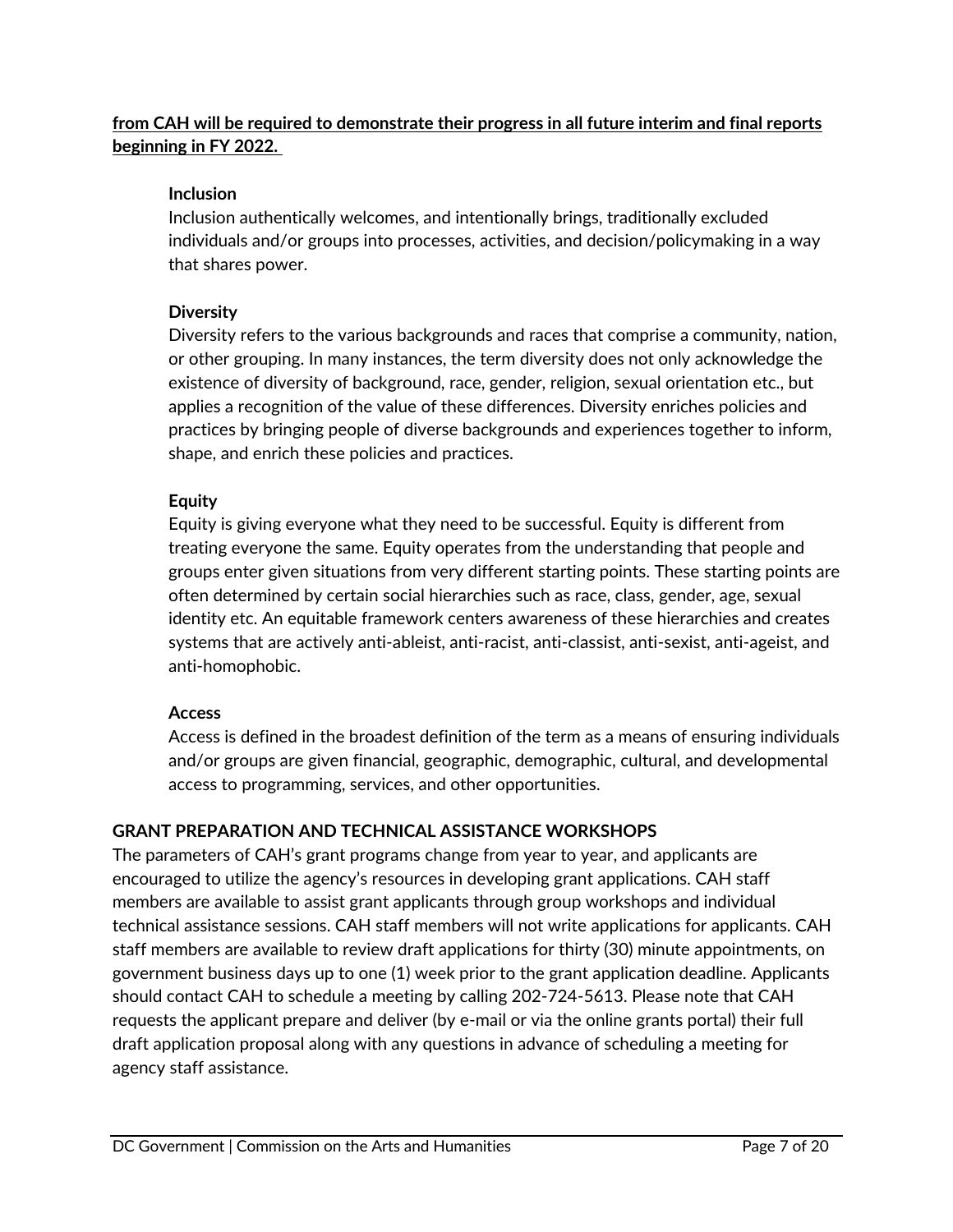**To improve the strength of the submitted application, participating in one of the three virtual workshops listed below is a requirement for all new (EA) and previously unsuccessful (EOR) applicants.** All workshops are virtual, free, and open to the public. More information about the dates and times of these workshops may be found at [www.dcarts.dc.gov](http://www.dcarts.dc.gov/) under Grant Writing [Assistance](http://dcarts.dc.gov/node/408112), or by calling CAH at 202-724-5613.

| Day and Date            | Time               | <b>Topic</b> | Location        |
|-------------------------|--------------------|--------------|-----------------|
| Thursday, June 9, 2022  | $6:30 - 7:30$ pm   | East Arts    | Online Workshop |
| Monday, June 13, 2022   | $10:00 - 11:00$ am | East Arts    | Online Workshop |
| Thursday, June 15, 2022 | $3:00 - 4:00$ pm   | East Arts    | Online Workshop |
| Saturday, June 25, 2022 | $2:30 - 3:30$ pm   | East Arts    | Online Workshop |

**Please register for workshops via CAH's [Eventbrite](https://www.eventbrite.com/o/dc-commission-on-the-arts-and-humanities-cah-1252966799).**

| Day and Date          | Time             | <b>Topic</b>           | Location               |
|-----------------------|------------------|------------------------|------------------------|
| Friday, June 10, 2022 | $2:30 - 3:30$ pm | <b>Grants Livechat</b> | <b>Online Location</b> |
| Friday, June 17, 2022 | $2:30 - 3:30$ pm | <b>Grants Livechat</b> | <b>Online Location</b> |
| Friday, June 24, 2022 | 2:30 - 3:30 pm   | <b>Grants Livechat</b> | <b>Online Location</b> |
| Friday, July 1, 2022  | $2:30 - 3:30$ pm | <b>Grants Livechat</b> | <b>Online Location</b> |
| Friday, July 8, 2022  | $2:30 - 3:30$ pm | <b>Grants Livechat</b> | <b>Online Location</b> |

Livechats are "open hours" intended to respond to applicants' questions. They are not part of the workshop schedule and do not offer the same information. Livechats may be accessed by visiting <https://dcarts.dc.gov/page/live-chat-dccah-grants-specialist>.

## <span id="page-7-0"></span>**GRANT APPLICATION PROCESS**

- 1. Read the [Guide to Grants](https://dcarts.dc.gov/node/1579326).
- 2. Read the RFA guidelines (for the desired grant program) and determine eligibility.
- 3. Go to [Apply for Grants](http://dcarts.dc.gov/service/apply-grants) and select [Grant Application Portal](https://jlweb.co/prod1/portal/portal.jsp?c=4193775&p=6947885&g=6947905) to register as a user. (Note: To reset a user password either select "Forgot your password?" or [click here](https://jlweb.co/prod1/portal/forgotPassword.jsp?c=4193775&p=6947885&g=6948747&objDefId=6943961)).
- 4. Upon registration, applicants select the desired grant program(s).
- 5. Complete the application questions, budget and budget narrative data.
- 6. Upload required documents, supplementary material and work samples.
- 7. Double-check the application for thoroughness, clarity and typographical errors.
- 8. Submit the application by 10:00 PM ET on the grant program's deadline date.
- 9. Ensure receipt of grant submission confirmation email (auto-generated by the online portal) by the application deadline.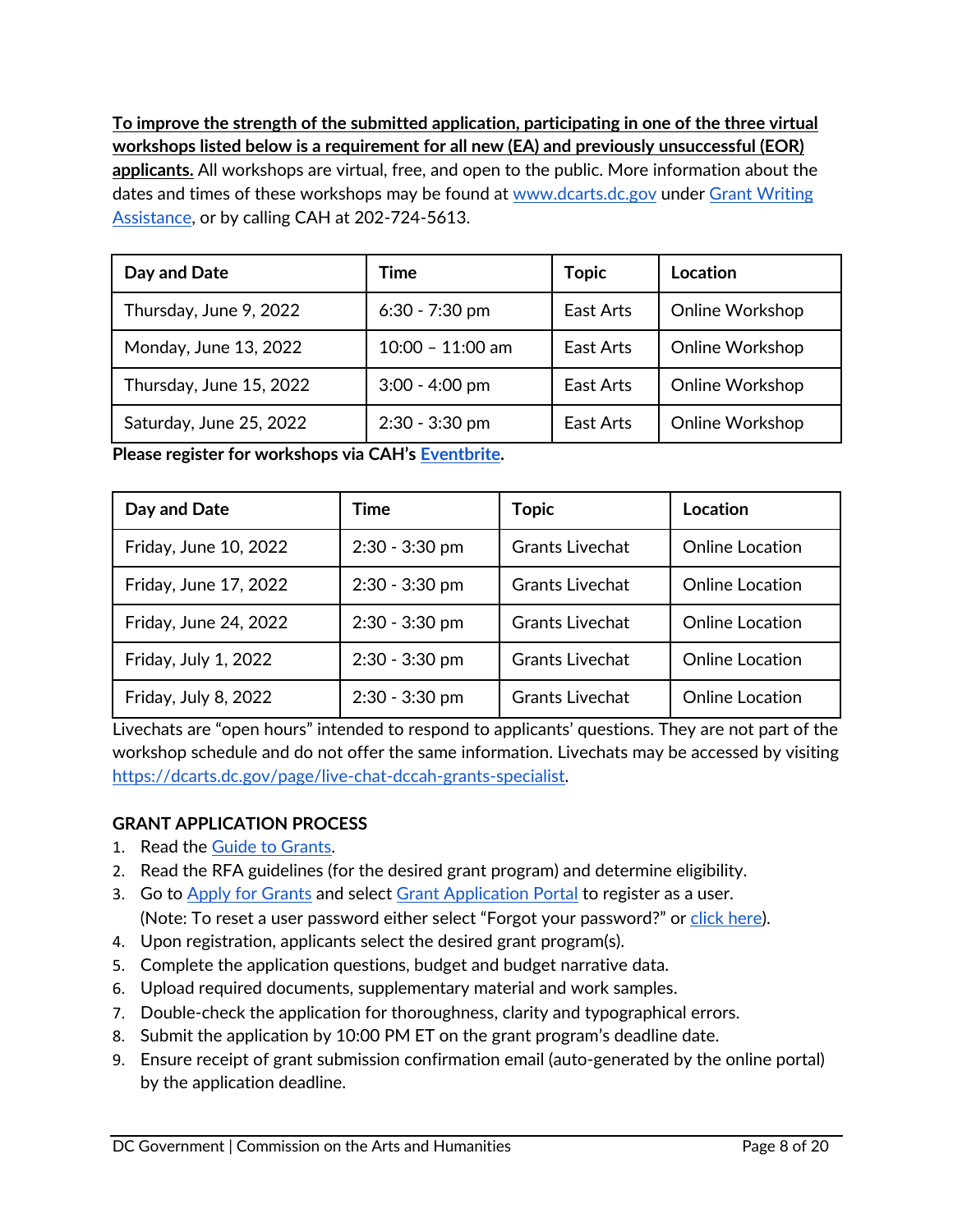CAH utilizes an online grant portal to receive grant applications. **All applications must be submitted online by 10:00 PM ET on Friday, July 15, 2022. A confirmation email is automatically generated upon submission of the application. Technical issues or failure to receive a confirmation email should be immediately brought to the attention of CAH staff. Incomplete or late applications or applications that do not follow the instructions and guidelines are deemed ineligible for review and funding.** CAH does not accept mailed, emailed or handdelivered copies of grant applications and/or the required attachments. CAH will accept reasonable accommodation requests from applicants with disabilities in advance of the application due date to assist them in submitting grant applications via mail, email or handdelivery. To request a reasonable accommodation, contact Travis Marcus at [travis.marcus@dc.gov](mailto:travis.marcus@dc.gov) and await request approval.

## **CAH's grant application process is competitive and subject to the availability of funds.**

Applicants may not request or receive funding for the same activities through more than one CAH program or grant category. Applicants may not submit an application with a co-applicant. An applicant's compliance or financial paperwork must not be commingled with that of another organization. Multiple applicants may not apply for funding for the same scope of work, whether through the same or different grant programs.

Applicants are fully responsible for the content of their application materials. An automated confirmation of an applicant's submission does not guarantee an applicant's eligibility, and therefore review by the advisory review panel (see below, "Review Process"). CAH staff is not permitted to make corrections to applications on behalf of applicants. CAH staff reviews applications for completeness and contacts applicants for any incomplete documents within five (5) business days of the deadline. Applicants are then responsible for updating their application within five (5) business days of CAH's notification. Failure to do so will disqualify the application.

## **Application Review Process**

CAH selects individuals who are arts, humanities and/or business professionals, independent of CAH, to serve as advisory review panelists for each grant program. The role of a panelist is to review and score an eligible application's content to the established grant program review criteria. Panelists participate in a group review of CAH grant applications, according to their cohort, to discuss and comment on the merits and deficiencies of applications and finalize their application-related scores in the presence of CAH staff and Commissioner Conveners.

CAH staff, Commissioner Conveners and panelists are to remain impartial in their review of CAH grant applications. CAH ensures that all involved recuse themselves from review of any application that presents a personal or professional conflict of interest (or the appearance of a conflict of interest)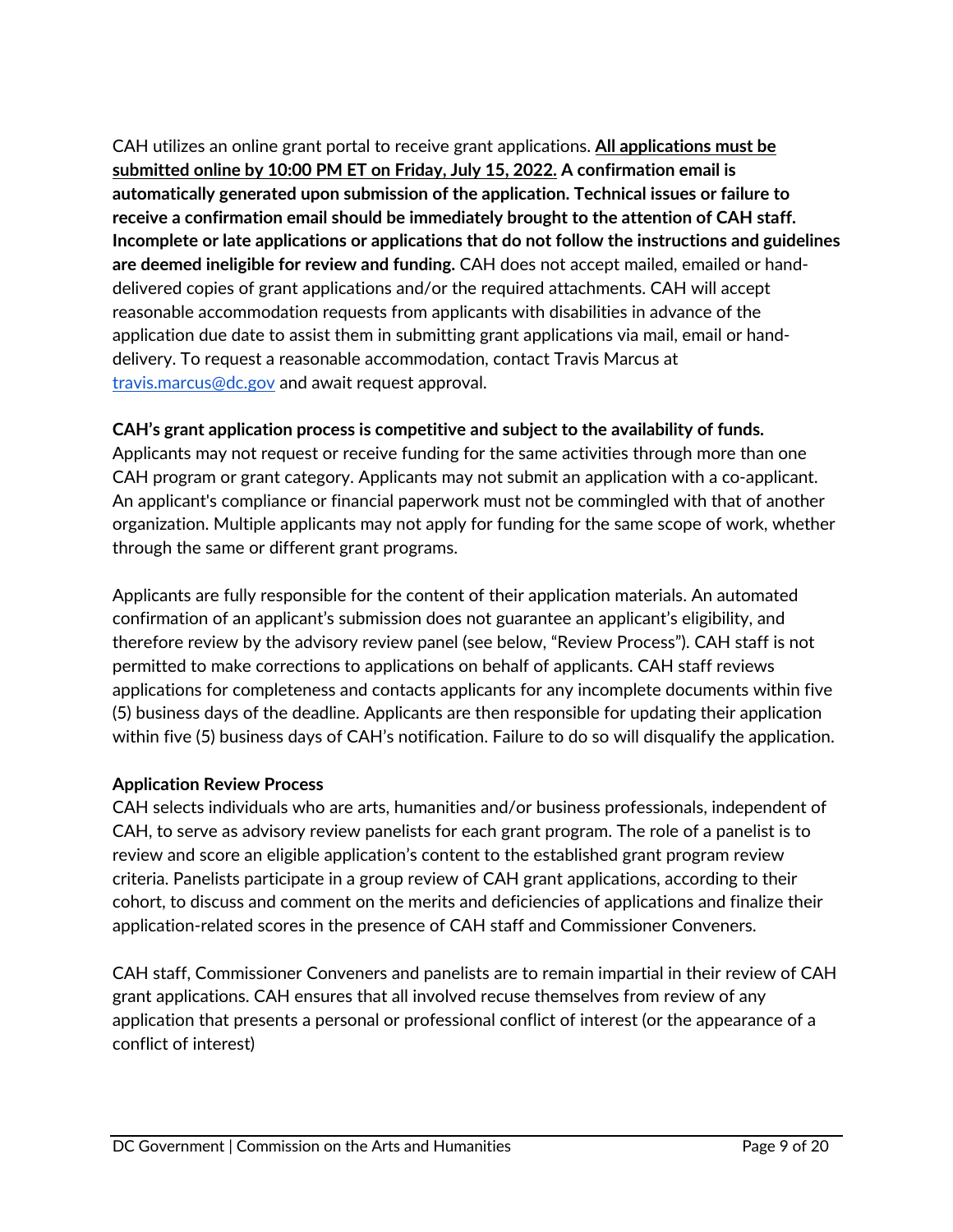CAH's grant application evaluation process takes into consideration general standards of decency and respect for the diverse beliefs and values of the American public consistent with [The National Foundation on the Arts and Humanities Act](https://www.arts.gov/sites/default/files/Legislation.pdf), as amended. For more information regarding the grant review process please visit the [Guide to Grants](https://dcarts.dc.gov/node/1579326). To volunteer or nominate a person to serve as an advisory review panelist for a grant program, see CAH's [Call for Panelists.](https://dcarts.dc.gov/page/fy19-call-grants-panelists)

## **Notification and Award Disbursement**

CAH will notify applicants of this grant program as to the results of their application by October 1, 2022, via (1) letter of intention to award, (2) letter of ineligibility, or (3) letter of denial.

For award recipients, the date(s) of CAH grant award disbursement(s) is/are subject to the availability of funds and the processing of required documentation. CAH staff will advise grant award recipients on the award disbursement process on or after October 1, 2022. More details may be found on CAH's website at [Grantee Resources](http://dcarts.dc.gov/page/managing-grant-awards).

#### <span id="page-9-0"></span>**CONDITIONS OF FUNDING, REPORTING REQUIREMENTS, GRANT CANCELLATIONS**

CAH reserves the right to rescind any and all grant awards for non-compliance with CAH grant guidelines, policies or regulations, at any time. FY 2023 grant recipients with unmet reporting obligations regarding any CAH funding program as of close of business on Friday, October 14, 2022, are ineligible to receive additional awards from CAH.

#### **Nonprofit Fair Compensation Act of 2020**

When making grant awards or contracts to non-profit organizations, the DC Government will honor an unexpired federal Negotiated Indirect Cost Rate Agreement (NICRA) or a similar rate negotiated with another DC Government agency in the last 2 years.

If grantee organizations do not have a negotiated indirect cost rate, those grantees may assign 10% of all direct costs in their awards to indirect costs.

Alternatively, grantees may elect to negotiate a new indirect cost rate with the DC government or seek out an independent DC Certified Public Accountant to calculate an indirect cost rate using the Office of Management and Budget guidelines.

Applicants may include these indirect costs in their budget calculations and identify the basis for the calculation in supporting materials.

#### **Reporting Requirements**

Each grantee is required to submit to CAH Interim and Final Reports regarding: (1) the extent to which they met their CAH grant award-related organizational and project goals; (2) the quality of the engagement and responsibility to community that its funded projects or activities have had on the District of Columbia; and (3) the growth that was made in advancing practices of equity with internal and external stakeholders.

CAH reporting requirements are determined by award size: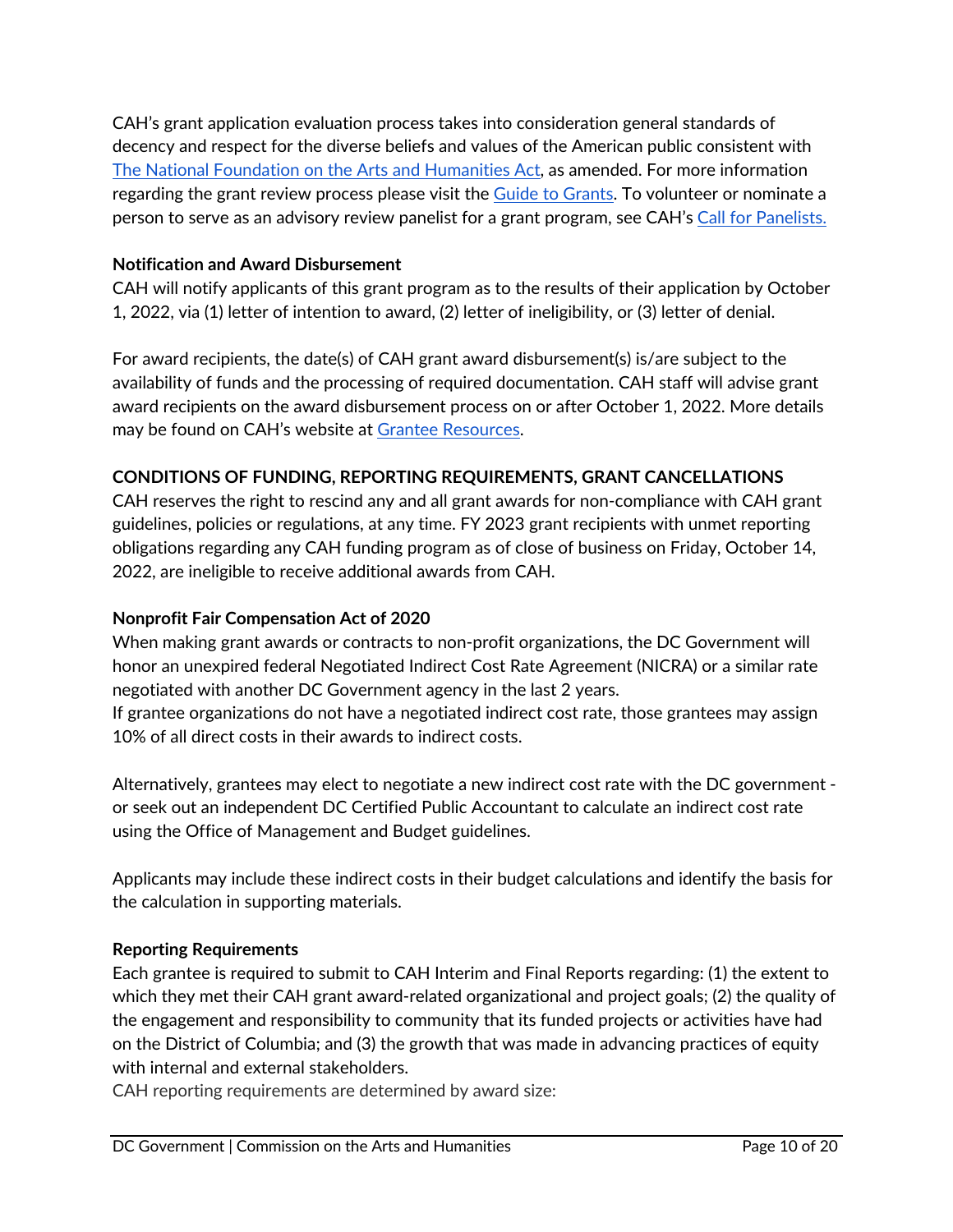● All grantees must submit a Final Report (due by Friday, October 20, 2023).

● Awards greater than \$12,500 must also submit an Interim Report (due by April 21, 2023).

Grantees who do not submit Final Reports are ineligible for further CAH funding.

#### **Grant Management and Rescindment**

Grantee agrees that it will include a CAH logo and a credit line in all of its grant-related announcements and promotional materials and that they will make their best efforts to publicly credit CAH's support for the project in all related public events.

CAH has the right to withhold, reduce or rescind a grant award according to the terms and provisions of the grant agreement or if the grantee exercises any of the following:

- Fails to meet deadlines for grant reports;
- Fails to notify CAH of changes in project collaborators or other significant management; changes or changes in the project scope without advance approval;
- Refuses to provide access for monitoring;
- Fails to comply with the terms of the grant award contract requirements;
- Fails to demonstrate adequate financial management and oversight of the project; and/or
- Fails to properly publicly credit CAH's support of the applicant's scope of work.

#### **Citywide Clean Hands (CCH)**

**All applicants must obtain clean hands certification, in order to receive a grant award from CAH. This certification is required before any related grant disbursement may be made.** Certification may be obtained by registering with the DC Office of Tax and Revenue using the following link: [My Tax DC.](https://mytax.dc.gov/_/)

#### **Legal Compliance**

Federal and District of Columbia law requires all grant applicants to comply with all applicable laws and regulations that regard non-discrimination. The list of those laws and regulations include: Title VI of the Civil Rights Act of 1964 (which provides that grant recipients must take adequate steps to ensure that people with limited English proficiency receive the language assistance necessary to afford them meaningful access to grant-related programs, activities and services); Title VII of the Civil Rights Act of 1964 (P.L. 88-352) (which prohibits discrimination on the basis of race, color, or national origin); Title IX of the Education Amendments of 1972, as amended (20 U.S.C. Sections 1681-1686) (which prohibits discrimination on the basis of sex); Section 504 of the Rehabilitation Act of 1973, as amended (29 U.S.C. Section 794); the DC Human Rights Act of 1977; and the Americans with Disabilities Act of 1990 (42 U.S.C. §§12101 - 12213) (which prohibits discrimination on the basis of disabilities).

## **Americans with Disabilities Act**

CAH is committed to ensuring that all grant recipients comply with the Americans with Disabilities Act (ADA) of 1990. The ADA provides civil rights protection to individuals with disabilities in the areas of employment, services rendered by state and local government, places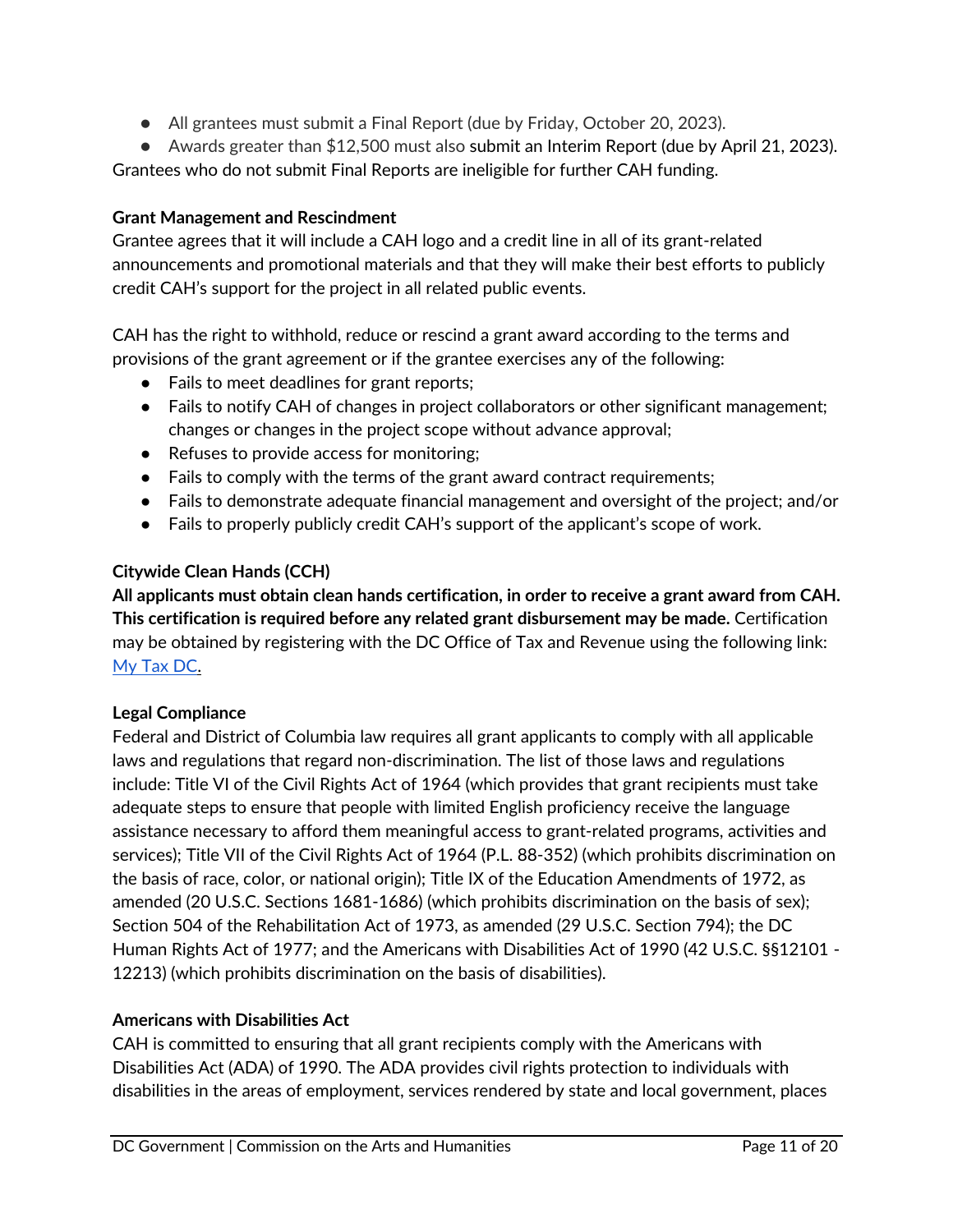of public accommodation, transportation and telecommunication services. Organizations funded by CAH must make reasonable accommodations to ensure that people with disabilities have equal physical and communications access, as defined by federal law.

An organization applying for funding from CAH must include, in its grant application, a response to the information request set forth in the I.D.E.A. section of its grant application, by providing the following information:

- 1. The process for formulating plans to increase its diversity, access, inclusion, and ultimately overall equity for its staff, board, and audiences.
- 2. The process for formulating accessibility plans (e.g. creating an accessibility advisory committee, board and staff disability-rights training, budgeting for reasonable accommodation requests, etc.).
- 3. The current progress/status of an organization's physical accessibility. If the location is not barrier-free, include in the grant application a plan for project/program modification that ensures access in a barrier-free environment, when needed.
- 4. The current progress/status of the organization's accessibility in presenting activities communications access (e.g. TDD, large print or Braille materials, audio description or assistive listening devices, interpreted performances, etc.) and marketing/advertising.

## **COVID-19 Vaccination Certification Requirement**

The grantee(s) selected in response to this Request for Applications is/are required to comply with [Mayor's Order 2021-099, COVID-19 Vaccination Certification Requirement for District](https://coronavirus.dc.gov/sites/default/files/dc/sites/coronavirus/page_content/attachments/2021-147 Declaration of Public Emergency%3B Indoor Mask Requirements%3B Vaccination Requirements for DC Government Employees%3B etc.pdf) [Government Employees, Contractors, Interns, and Grantees, dated August 10, 2021](https://coronavirus.dc.gov/sites/default/files/dc/sites/coronavirus/page_content/attachments/2021-147 Declaration of Public Emergency%3B Indoor Mask Requirements%3B Vaccination Requirements for DC Government Employees%3B etc.pdf), and all substantially similar vaccine requirements including any modifications to this Order, unless and until they are rescinded or superseded.

## **Credit/Acknowledgment**

Grant recipients agree to include a CAH logo or a credit line in all of its grant-related announcements and promotional materials. Also, the grant recipient will make its best efforts to publicly credit CAH support in any and every public event that is held and that is related to CAH's funding of programs and activities.

Awards made under this RFA may be comprised, in whole or in part, of Federal funds from the National Endowment for the Arts (NEA) and/or funds that are used to meet CAH's required cost share/match for its NEA State Partnership Federal award. As such, grant recipients are required to comply with all applicable Federal mandates. Grant recipients must ensure that the funded project is implemented in full accordance with the U.S. Constitution, Federal Law, and public policy requirements: including, but not limited to, those protecting free speech, religious liberty, public welfare, the environment, and prohibiting discrimination [\(2 CFR 200.300](https://www.ecfr.gov/current/title-2/subtitle-A/chapter-II/part-200/subpart-D/section-200.300)).

Grant recipients must acknowledge both CAH's support and the NEA's support of the grantrelated project in all materials and announcements related to the project.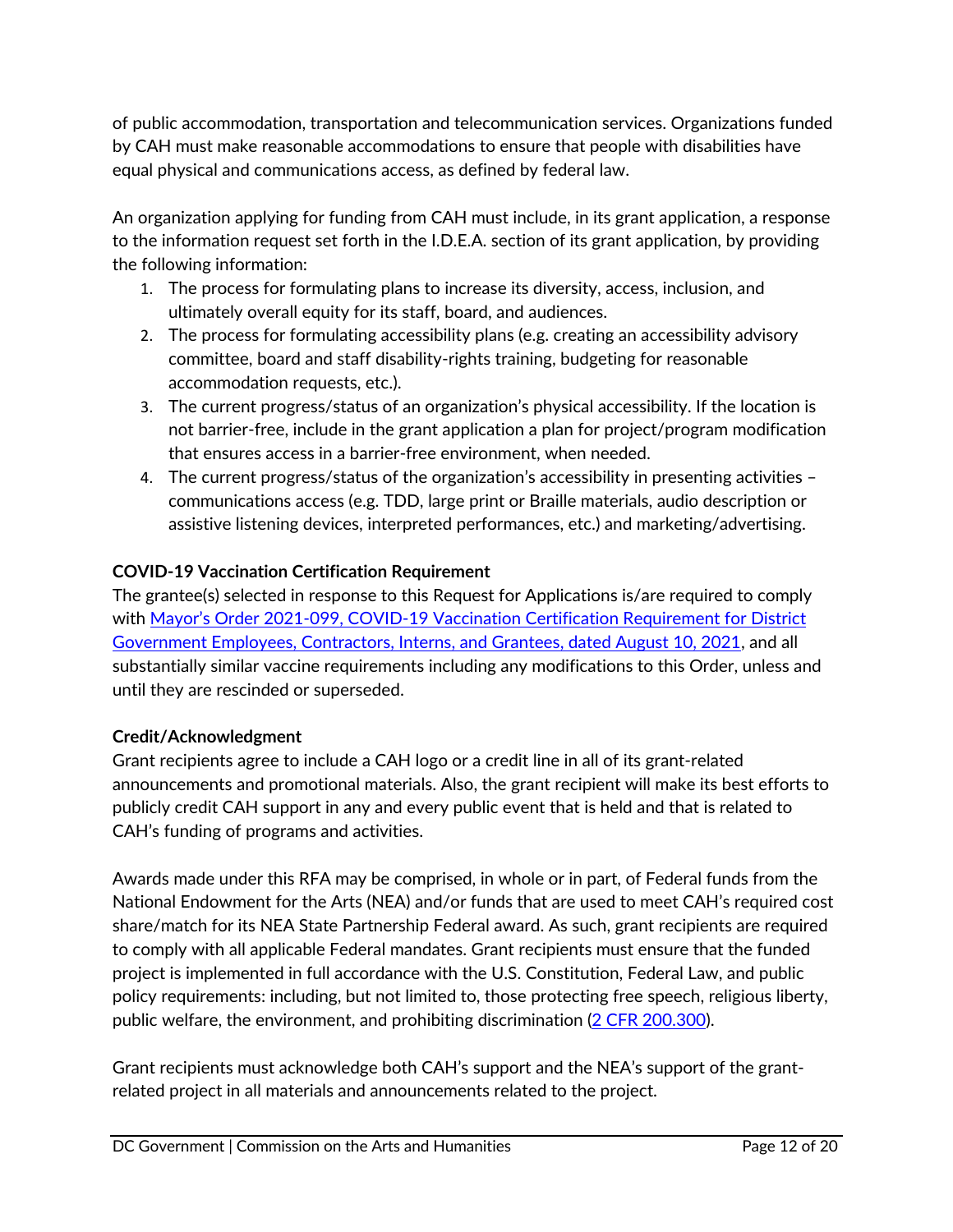- i. For print and online project materials, a basic requirement is a phrase acknowledging support from both agencies using the following language: "This project is supported in part by the DC Commission on the Arts and Humanities, which receives support from the National Endowment for the Arts."
- ii. For radio or television broadcast, the following language is required: "This project is supported in part by an award from the National Endowment for the Arts." For television broadcast, display of the current NEA logo and web address, www.arts.gov, is required.
- <span id="page-12-0"></span>iii. Acknowledgment of NEA support must be limited to the project funded by this specific CAH grant award only; do not imply the NEA's support of any other activity. All references and credits to the NEA must be removed from all materials at the end of the grant period.

## **RISK MANAGEMENT AND PERFORMANCE MONITORING**

All grant recipients are subject to risk assessments and monitoring requirements. Those practices are discussed in greater detail in the applicants' grant agreements with CAH.

Activities funded by CAH will be monitored by its staff, to assure compliance with all applicable District of Columbia's statutes, regulations, orders and other requirements. This monitoring process may include site visits, evaluation of allowable costs, assessment of efforts to meet projected grant applicant benchmarks, providing proof of expenditures, etc.

All grant recipients are responsible for reporting their respective grant award(s) as income on federal and local tax returns (in accordance with applicable law) and are strongly encouraged to consult with a tax professional and the United States Internal Revenue Service.

#### **RESERVATIONS**

CAH reserves the right to issue addenda and/or amendments subsequent to the issuance of the Notice of Funding Availability (NOFA) or Request for Applications (RFA), or to rescind the NOFA or RFA. CAH will post addenda or amendments online. Applicants are responsible to review and adhere to any RFA addenda or amendments. Funding for this award is contingent on the availability of funds. Publication of the NOFA or RFA does not commit CAH to make an award.

#### **CONTACT INFORMATION**

More information regarding CAH's grant programs, and clarification about related accessibility requirements, work sample submissions and grant making processes can be found in CAH's [Guide to Grants](https://dcarts.dc.gov/node/1579326). Specific questions about the East Arts grant can be referred to CAH staff member, Khalid Randolph [\(Khalid.randolph@dc.gov](mailto:Khalid.randolph@dc.gov)).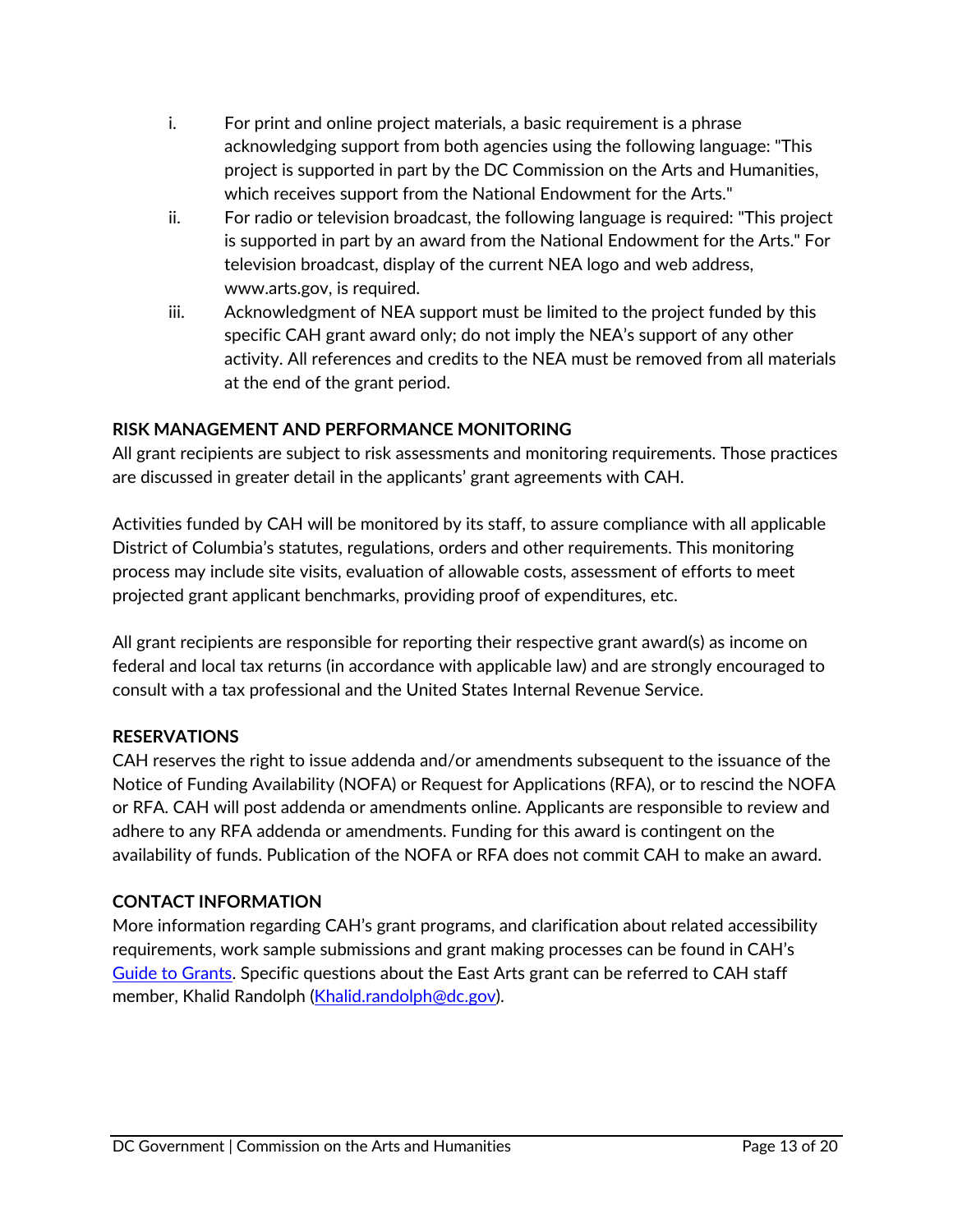#### **FY 2023 EAST ARTS GRANT PROGRAM** APPLICATION REVIEW CRITERIA

#### **Arts and Humanities Content 40%**

- <span id="page-13-0"></span>● The applicant's work sample and support materials (brochures, articles, letters of support, etc.) demonstrate high standards of excellence within the chosen arts and/or humanities discipline(s).
- The related goals and schedule of planned activities are substantial and feasible.
- The applicant uses personnel with demonstrated arts and humanities expertise (such as arts administrators, humanities professionals, teaching artists, program managers, professional artists) to plan and implement arts and/or humanities content.
- The applicant demonstrates a commitment to hiring DC-based arts and humanities professionals, where applicable, to deliver arts and humanities content (such as arts administrators, teaching artists, educators, humanities professionals).
- The applicant presents effective evaluation methods specific to the project, which are used to improve future activities and services.

#### **NE and/or SE Impact and Engagement 20%**

- Applicant targets audience(s) in NE and/or SE and provides support for their selection.
- The described arts and humanities activities meet the unique needs of the target audience(s).
- Varied and appropriate marketing methods are used to reach the target audience(s).
- Applicant partners with similar or complementary organizations in NE and/or SE to leverage resources for the described activities.

#### **Inclusion, Diversity, Equity and Access ( I.D.E.A.) 20%**

- The project content and confirmed project collaborators demonstrate that the experience will be culturally relevant and inclusive to a diverse audience.
- The project design demonstrates the commitment to engage all participants by ensuring equity and access (considering factors such cultural, socio-economic, geographical, physical and intellectual ability, etc.).
- The applicant outlines how the project design will consider the evolving needs of the community it impacts, by ensuring the intended community is considered in project design and implementation.

#### **Financial Capacity, Management and Sustainability 20%**

- The organization demonstrates proper oversight with a committed board of directors with well-rounded expertise.
- The applicant is sufficiently stable, in terms of arts and humanities expertise, organizational capacity and financial status, to implement the project.
- The applicant demonstrates it has the internal capacity to administer the grant and has appropriate financial monitoring systems in place to track expenditures.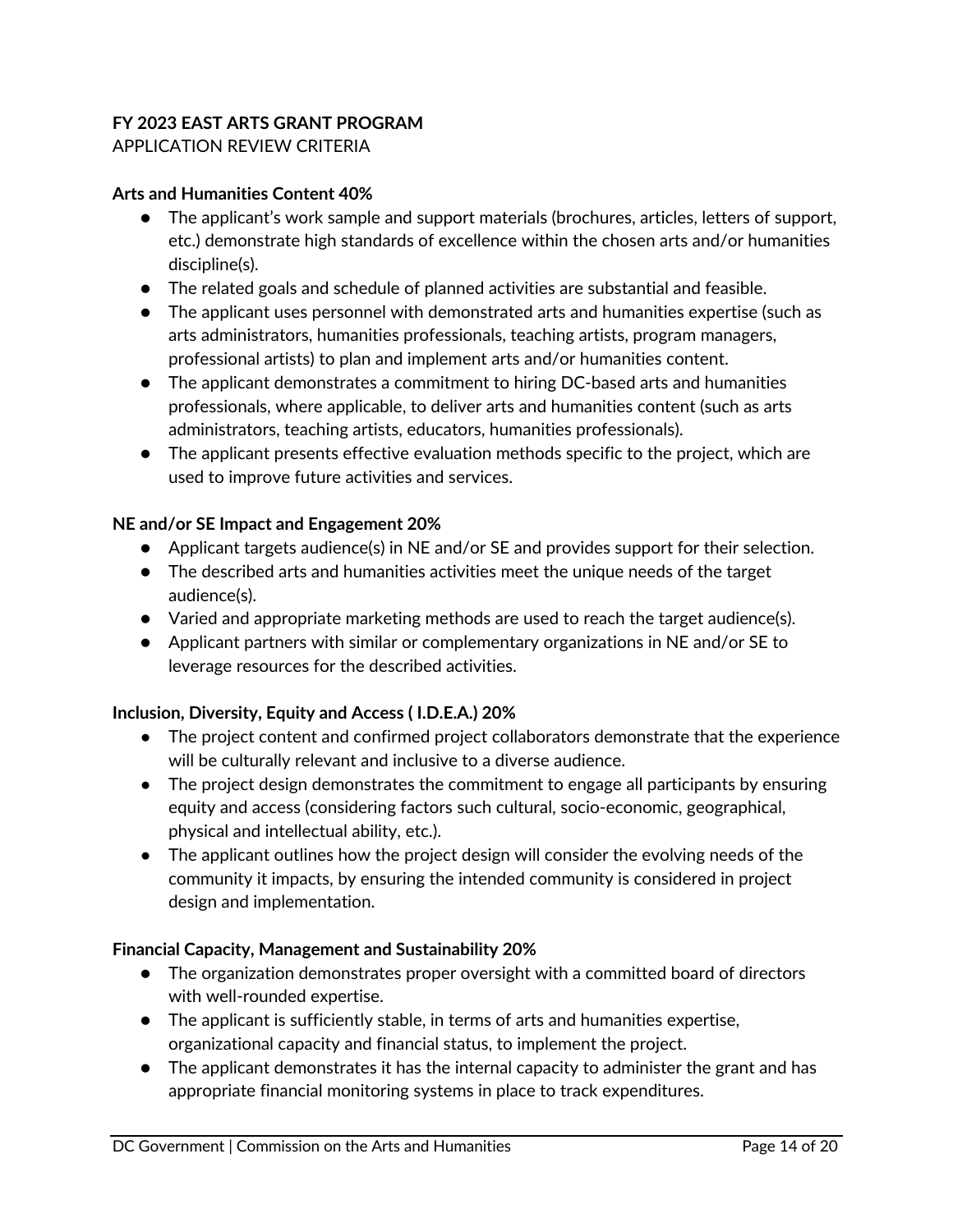● The applicant's budget information is detailed, accurate, feasible, eligible, and directly related to the activities of the grant request as indicated in the RFA guidelines.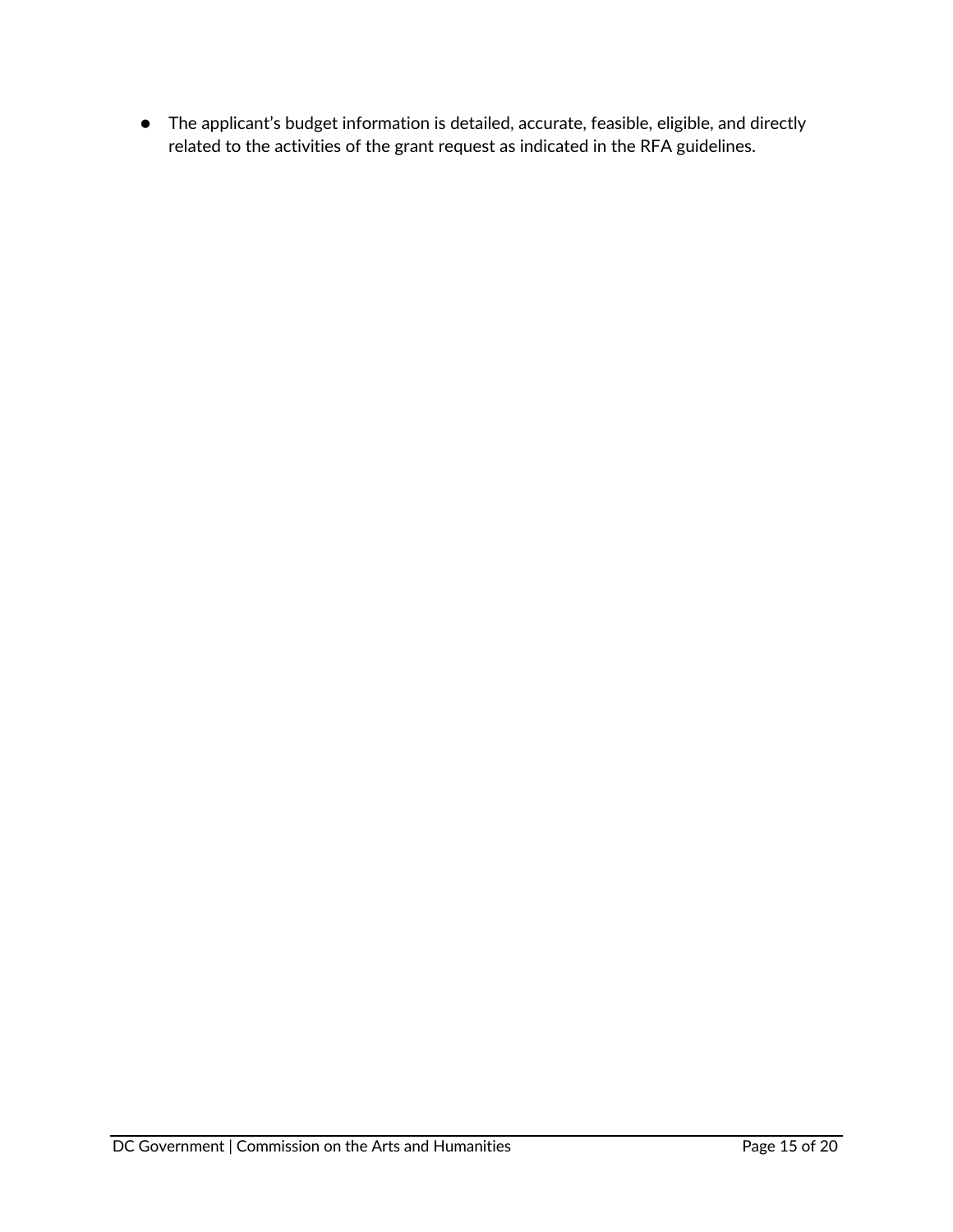#### <span id="page-15-0"></span>**FY 2023 EAST ARTS GRANT PROGAM** APPLICATION CHECKLIST

The following is a checklist for all mandatory and supplementary documents required to submit the East Arts project application, in addition to the required narrative questions within the online application. Documents must be uploaded as PDFs through CAH's online grant portal prior to the application deadline. Visit [www.dcarts.dc.gov](http://www.dcarts.dc.gov/), click on the grants tab, select "Managing Grant Award" to obtain the OPGS Compliance Documents.

In order to submit an application:

- Ensure your organization meets all eligibility requirements listed in this request for applications;
- Complete all required questions in the online application;
- The **Arrest and Conviction Statement** is no longer required for CAH applications.
- Attach the following mandatory documents to the online application: (available at<https://dcarts.dc.gov/page/grantee-resources-0>)
	- **Balance Sheet** (from most recently completed fiscal year)
	- **Certificate of Clean Hands** (dated no more than 30 days prior to the deadline)
	- **Certificate of Liability Insurance** (general coverage)
	- **Current Organizational Budget** (approved by the organization's Board of Directors)
	- **IRS 501(c)(3) Letter of Determination**
	- **IRS Form 990** (most-recently submitted)
	- **IRS Form W-9**

Note: Post office boxes are prohibited. The organization's address MUST match the address in the grants portal, the address on file in the DC Government's PASS system, and address registered in the DC Vendor Portal. Only the October 2018 version of the W9 form may be used and the form must be dated at the time of application submission

#### ● **List of current Board of Directors**

Provide board roles (e.g. president, treasurer, etc.), responsibilities and home addresses/wards

## ● **Organizational Demographics Overview Form:** The inclusion of this form is not required at the time of application, but will be required of each applicant prior to award notification.

- **Profit and Loss Statement** (from most recently completed fiscal quarter)
- **Project Budget** (Budget Form available on CAH's website)
- **Résumés of Key Personnel**  Examples include: artistic/managing/executive directors; teaching artists; etc.
- Provide roles, areas of responsibility, and ward or state of residence ● **Statement of Certification** (signed at the time of application)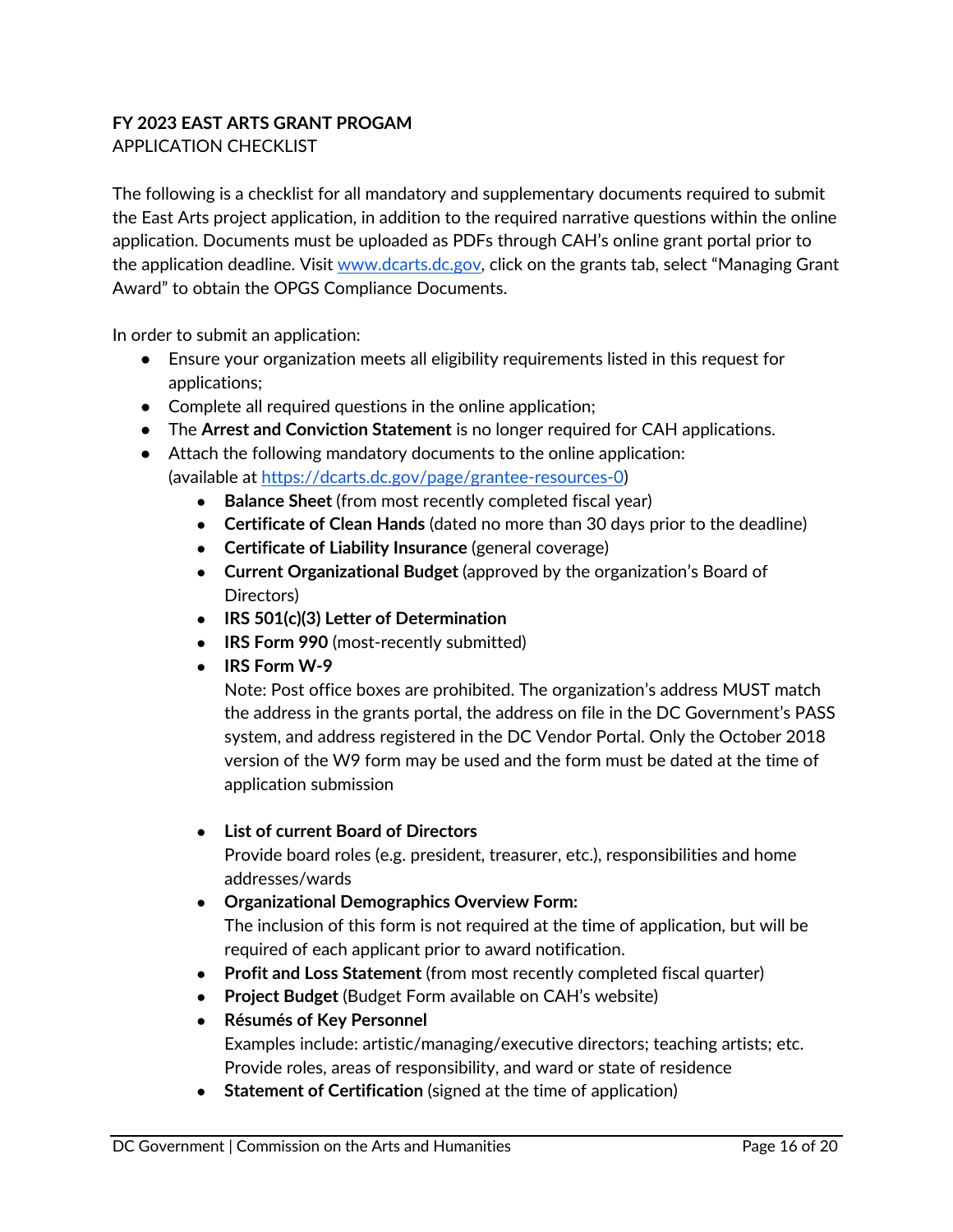### ● **Support Materials**

Up to three (3) internally-produced items (e.g. curricula, strategic plans, marketing materials, etc.) and up to three (3) externally-produced items (e.g. reviews, commendations, testimonials, letters of support, etc.

#### ● **Work Samples**

CAH recommends reviewing the Work Sample Addendum in the Guide to Grants [\(https://dcarts.dc.gov/node/1579326](https://dcarts.dc.gov/node/1579326)) to determine materials that might best support the application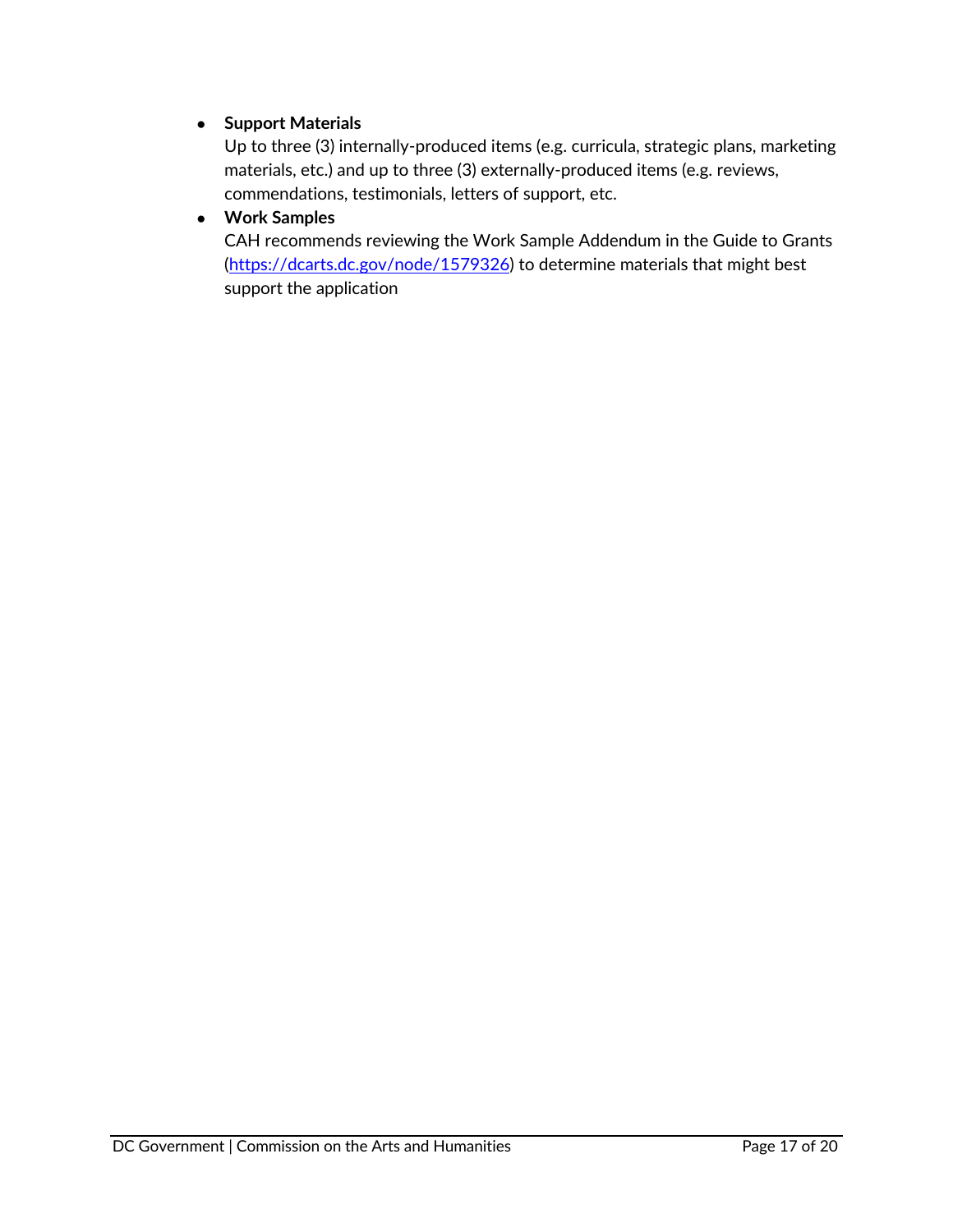#### <span id="page-17-0"></span>**ADDENDUM A: WORK SAMPLES AND SUPPLEMENTARY MATERIALS**

The DC Commission on the Arts and Humanities (CAH) values and emphasizes excellence in all grant programs within all disciplines. This section contains detailed information on the CAH's requirements and suggestions regarding content.

Arts and humanities content and/or merit are one of several criteria on which an application is reviewed. Other criteria include: District Engagement and Responsibility to Community, Financial Capacity, Management and Sustainability, and others as dictated within the RFA guidelines. Arts and humanities content and/or merit is demonstrated to the advisory review panelists through the applicant's:

**Section 1 - Work Samples Section 2 - Support Materials Section 3 - Résumés of Key Personnel**

Of these, the work sample carries the most weight because it must contain the clearest depiction of the applicant's best work(s) of art and/or humanities. All applicants must submit arts and/or humanities work samples or demonstration of content of services provided to artists and humanities practitioners.

#### **Section 1 - Work Samples**

Work samples are critical to each application and are carefully considered during application review. CAH strongly recommends that applicants pay close attention to the content of work sample submissions.

The guidelines on what to submit within a work sample submission depend on the grant application. Applicants must adhere to the work sample requirements below in order to be eligible for consideration of a grant award.

## **Work samples must be no more than three (3) years old from the date of submission. Submitting older work samples will render the application ineligible for funding consideration.**

#### **Section 2 - Support Materials**

Support materials are documents that strengthen the application and provide additional information that directly relates to the grant request. Support materials do not take the place of a work sample. They do, however, reinforce the quality of the applicant's arts and humanities disciplines(s).

Some examples of supporting materials include:

- Theater/exhibition reviews.
- Letters of recommendation.
- Certificates of achievement or recognition.
- Sample lesson plans.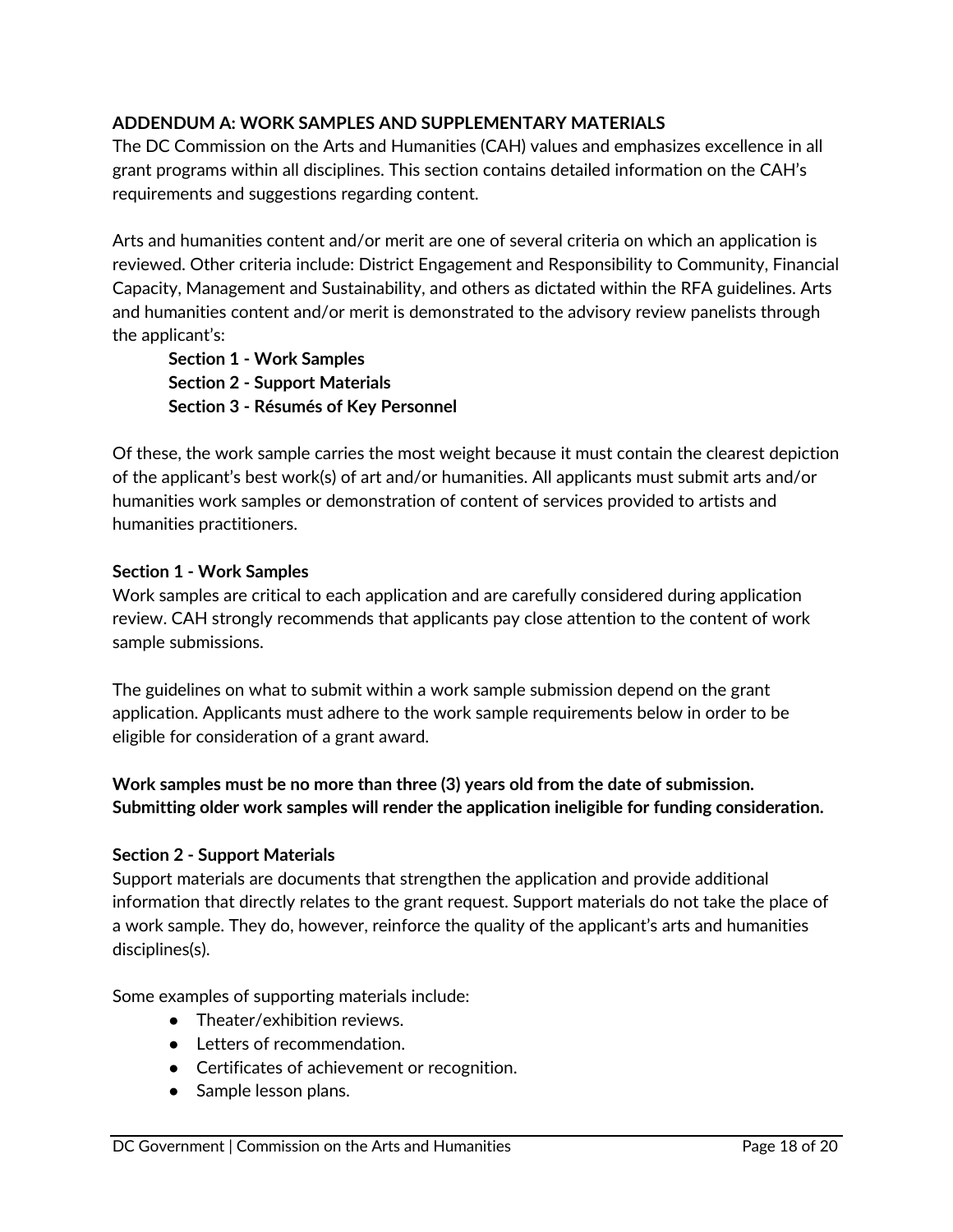- Assessments and evaluations.
- Awards.

Assessment and Evaluation

Purpose:

- To determine the efficacy of a program, as articulated in the program goals and as required for grant reporting.
- To provide evidence to support changes in order to improve the program and its delivery.

Types:

- Qualitative assessment is often subjective in approach and narrative in nature.
- Quantitative assessment provides empirical data that demonstrates growth in the knowledge, skills, and understandings of the participants.

#### **Section 3 - Résumés of Key Personnel**

Another way for the advisory review panelists to determine the artistic content of each application is to review the résumés of the key artists, administrators and facilitators involved in the grant activities. Those professionals involved in the organization determine the capacity of the organization and ability for the applicant to effectively create an excellent arts and humanities product and/or experience. Their backgrounds as artists and administrators should be relevant to the organization and clearly demonstrated through their professional résumés.

#### **Section 4 - General Suggestions from CAH Staff**

When creating and preparing work samples, supporting materials and résumés, CAH recommends considering the following:

- Applicants should be able to view and/or play all work samples in the application before submitting. If a sample cannot be played, then panelists will experience the same.
- Select recent, high quality samples that relate as directly to the application as possible.
- Photograph uploads should be in JPEG (or JPG) format with a 72 dpi minimum resolution and should not exceed 8MB in size (each).
- Adding more than the recommended number of work samples to an application will often weaken it.
- Carefully chosen work samples (pictures, videos, excerpts, etc.) tend to make the biggest impact and create the strongest artistic impression.
- Advisory review panelists are required to review each applicant's work samples; however, they are not guaranteed to review multiple work samples within the same application.
- Each work sample and document must give the specific name and title, so that panelists can identify what they are reviewing.
- For project-based grants, include samples of similar projects completed to illustrate an ability to execute the proposed project.